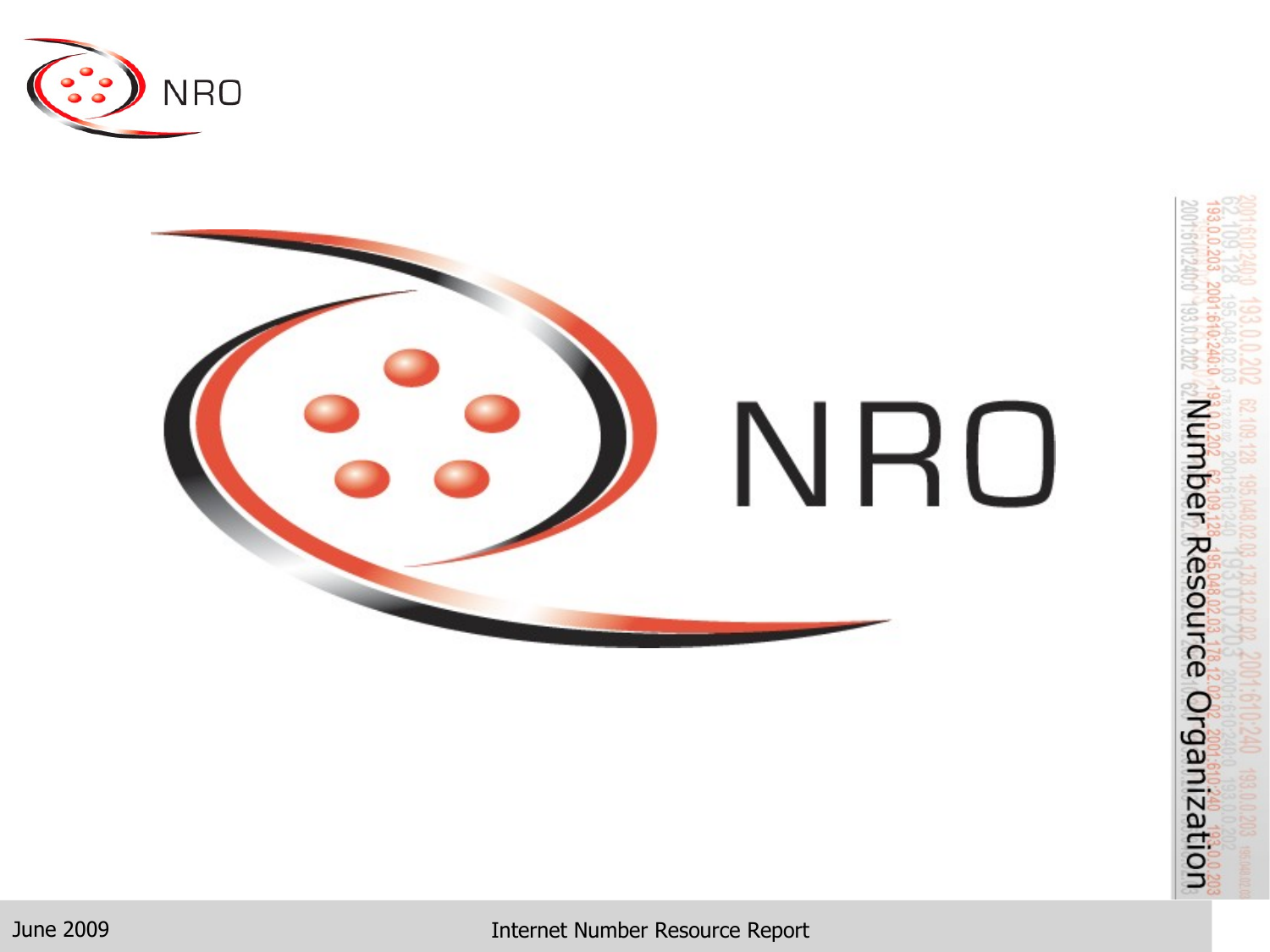

# **INTERNET NUMBER RESOURCE STATUS REPORT**

**As of 30 June 2009**

**Prepared by Regional Internet Registries AfriNIC, APNIC, ARIN, LACNIC and the RIPE NCC**

June 2009

Internet Number Resource Report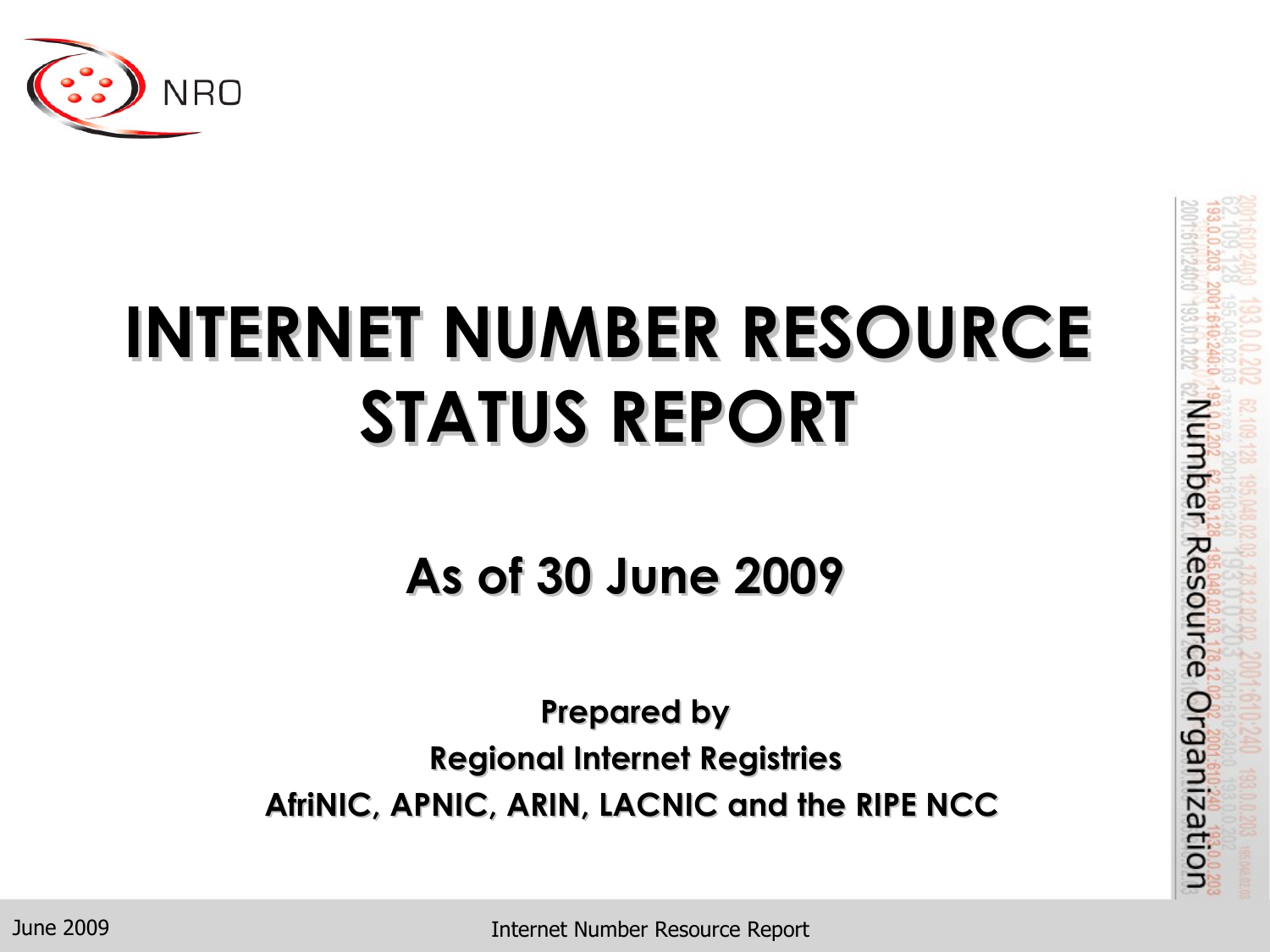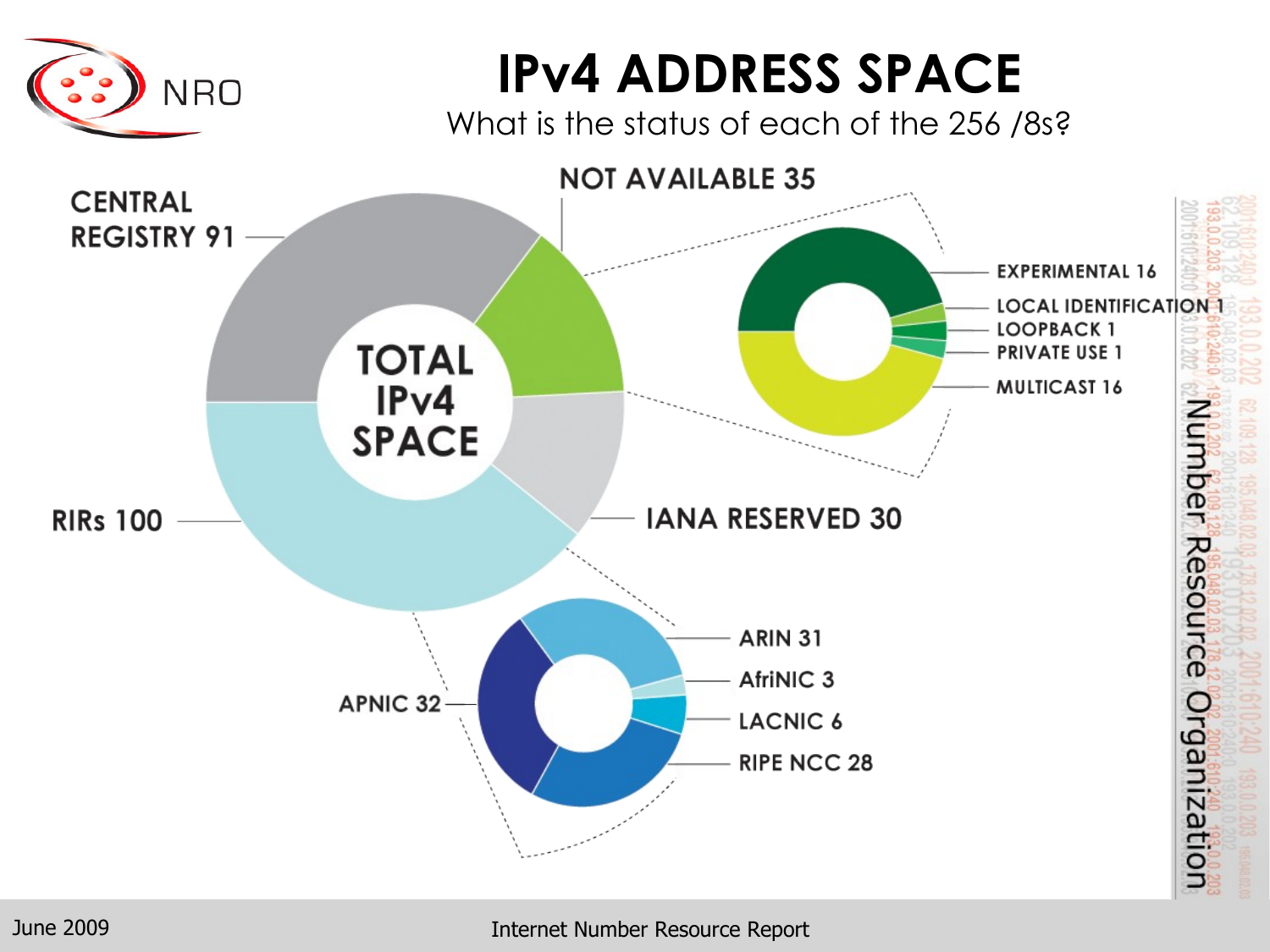

#### **IPv4 ADDRESS SPACE ISSUED (RIRs TO CUSTOMERS)**

In terms of /8s, how much space did each RIR allocate by year?

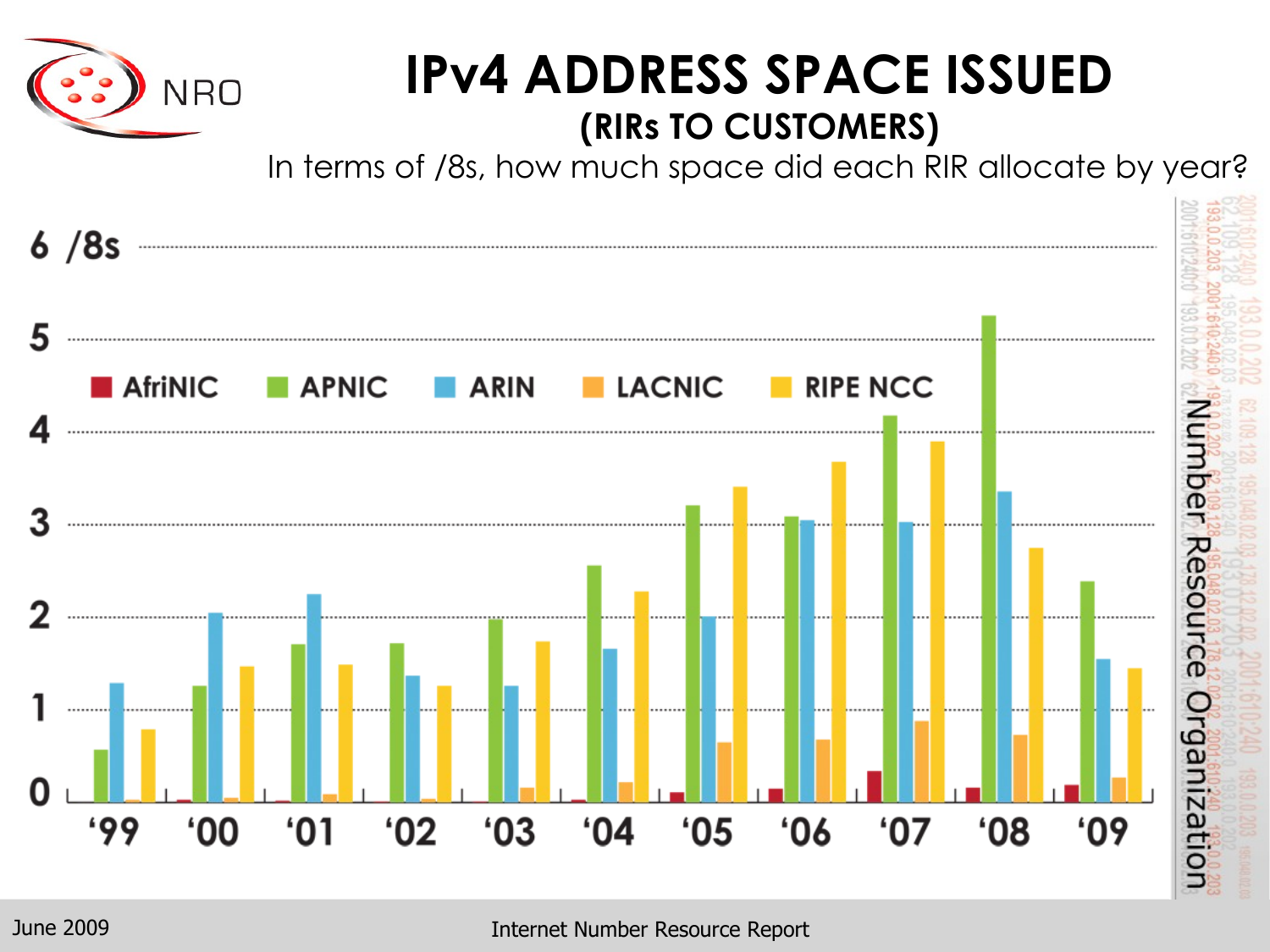

#### **IPv4 ADDRESS SPACE ISSUED (RIRs TO CUSTOMERS)**

In terms of /8s, how much total space has each RIR allocated? (Jan 1999 – Jun 2009)



Internet Number Resource Report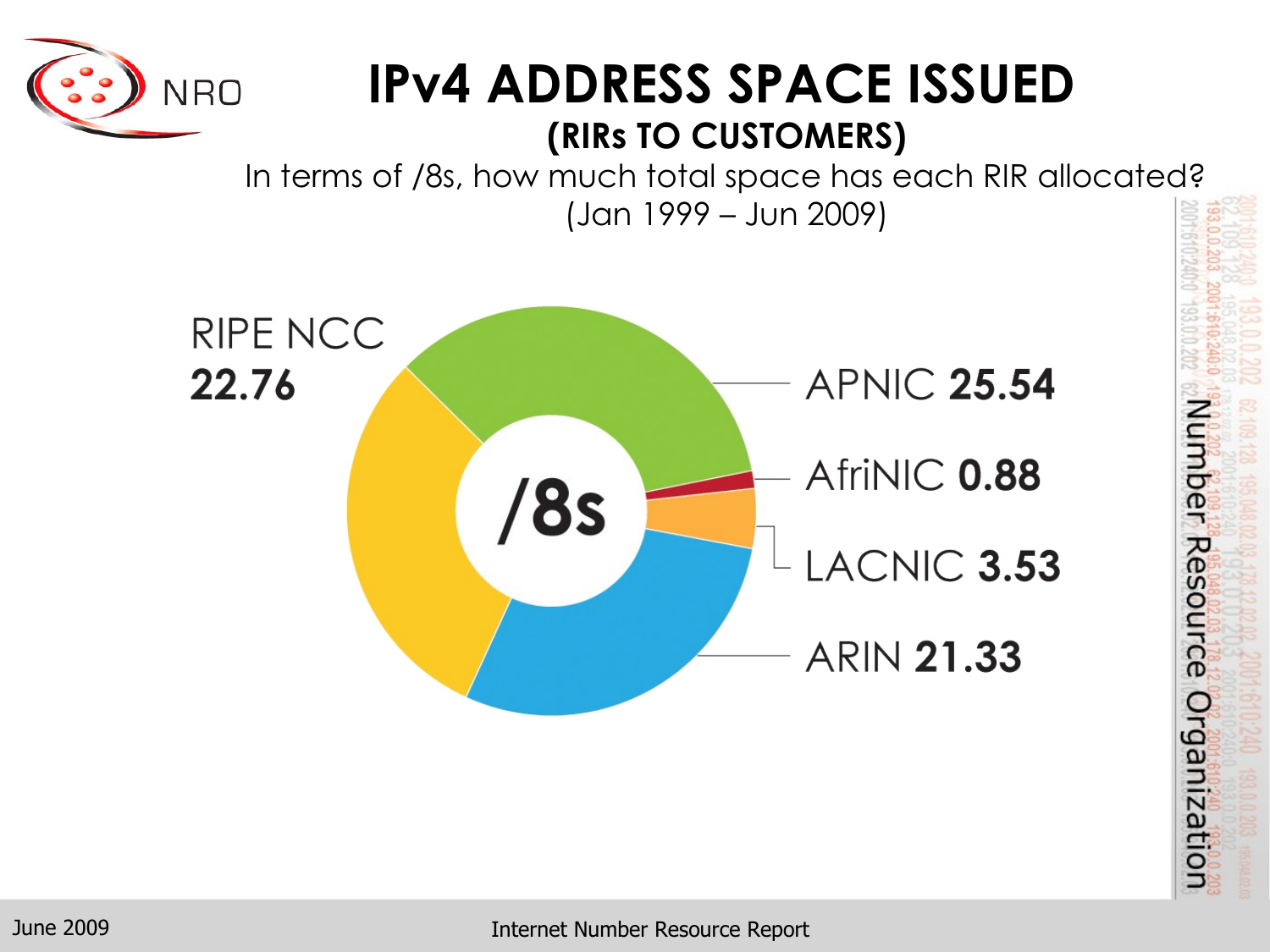

#### **ASN ASSIGNMENTS (RIRs TO CUSTOMERS)**

How many ASNs has each RIR assigned by year?



June 2009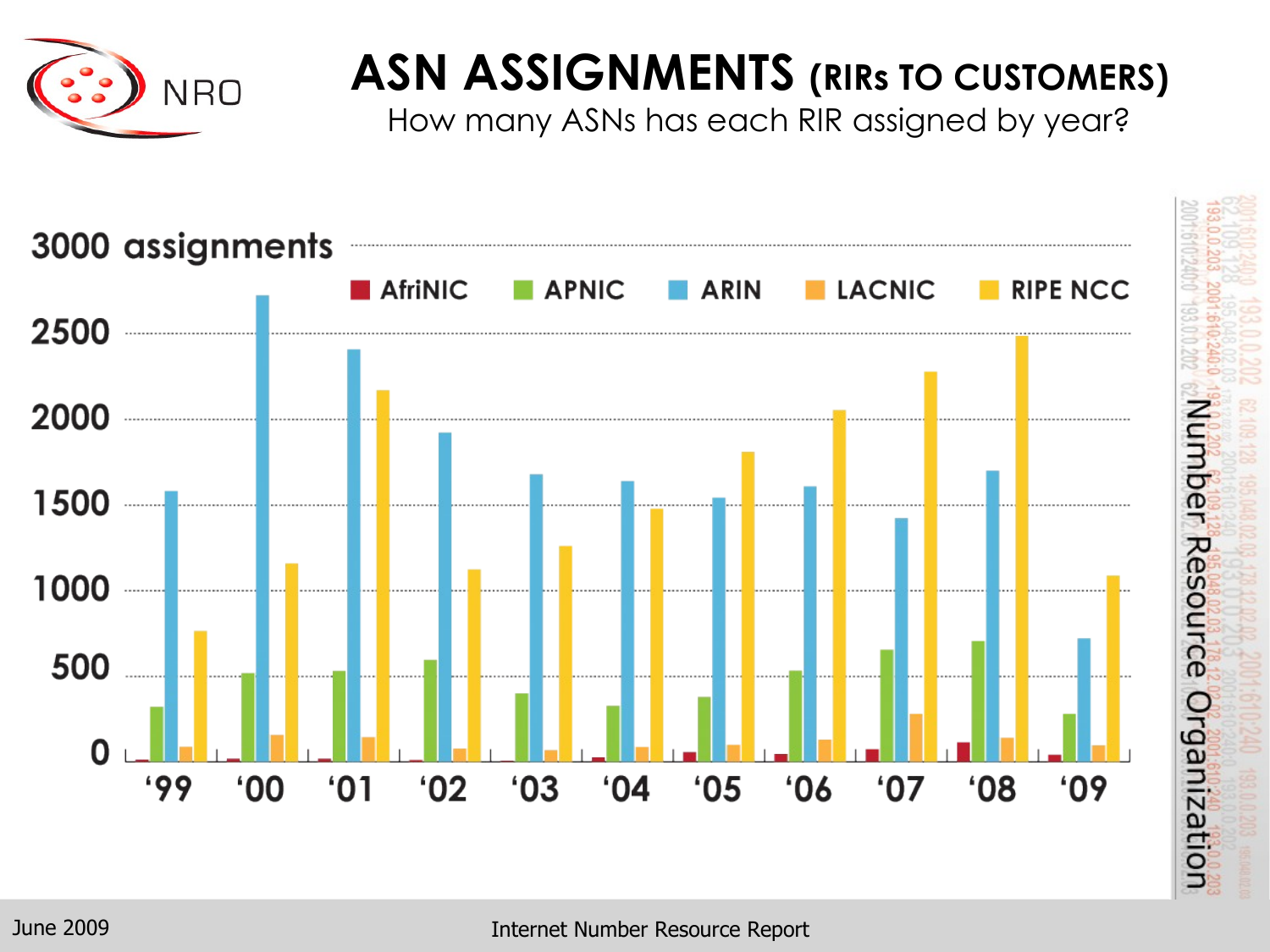

#### **ASN ASSIGNMENTS (RIRs TO CUSTOMERS)**

How many total ASNs has each RIR assigned? (Jan 1999 – Jun 2009)



Number Resource Organization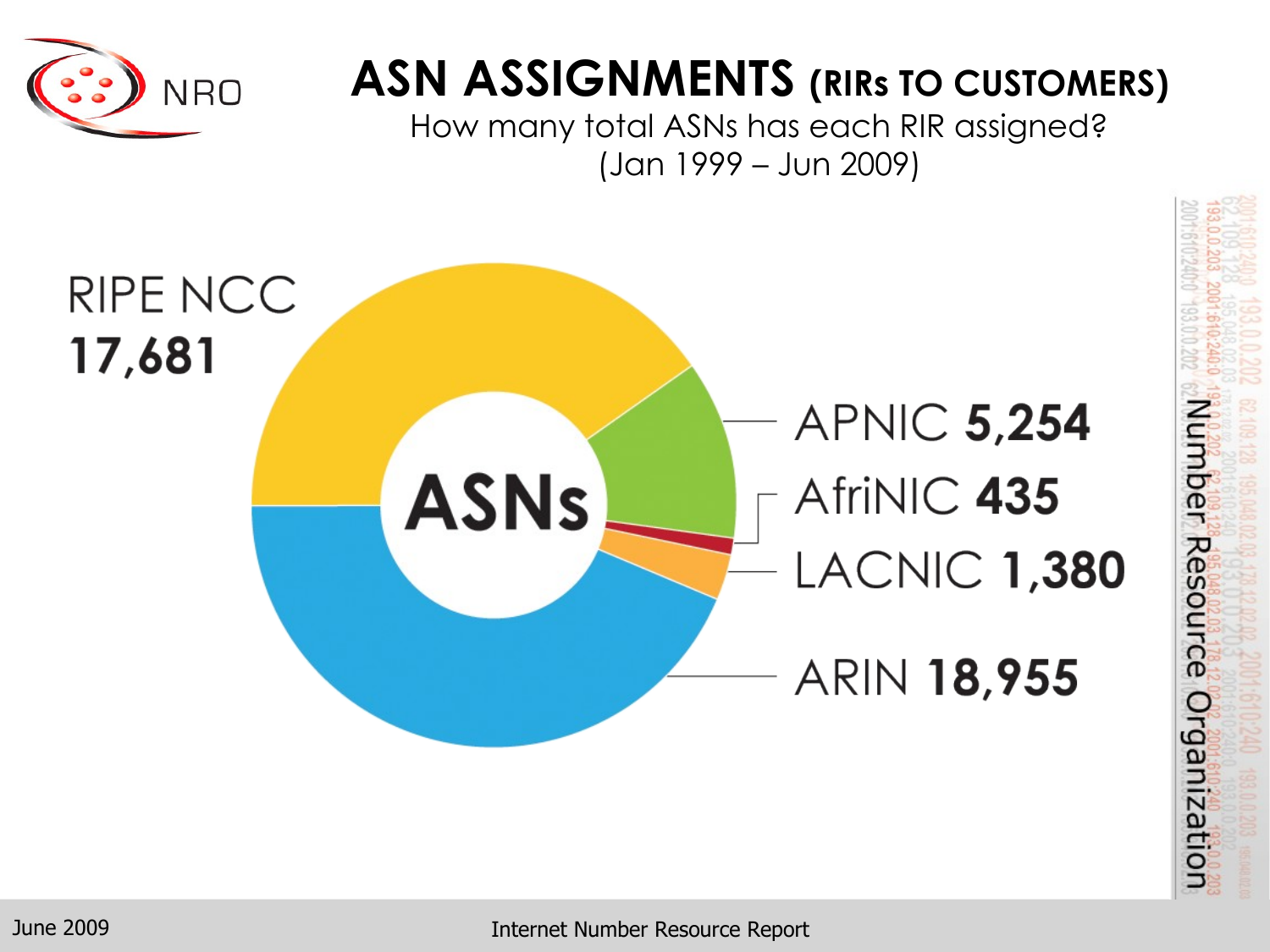

### **IPv6 ADDRESS SPACE**

How much has been allocated to the RIRs?

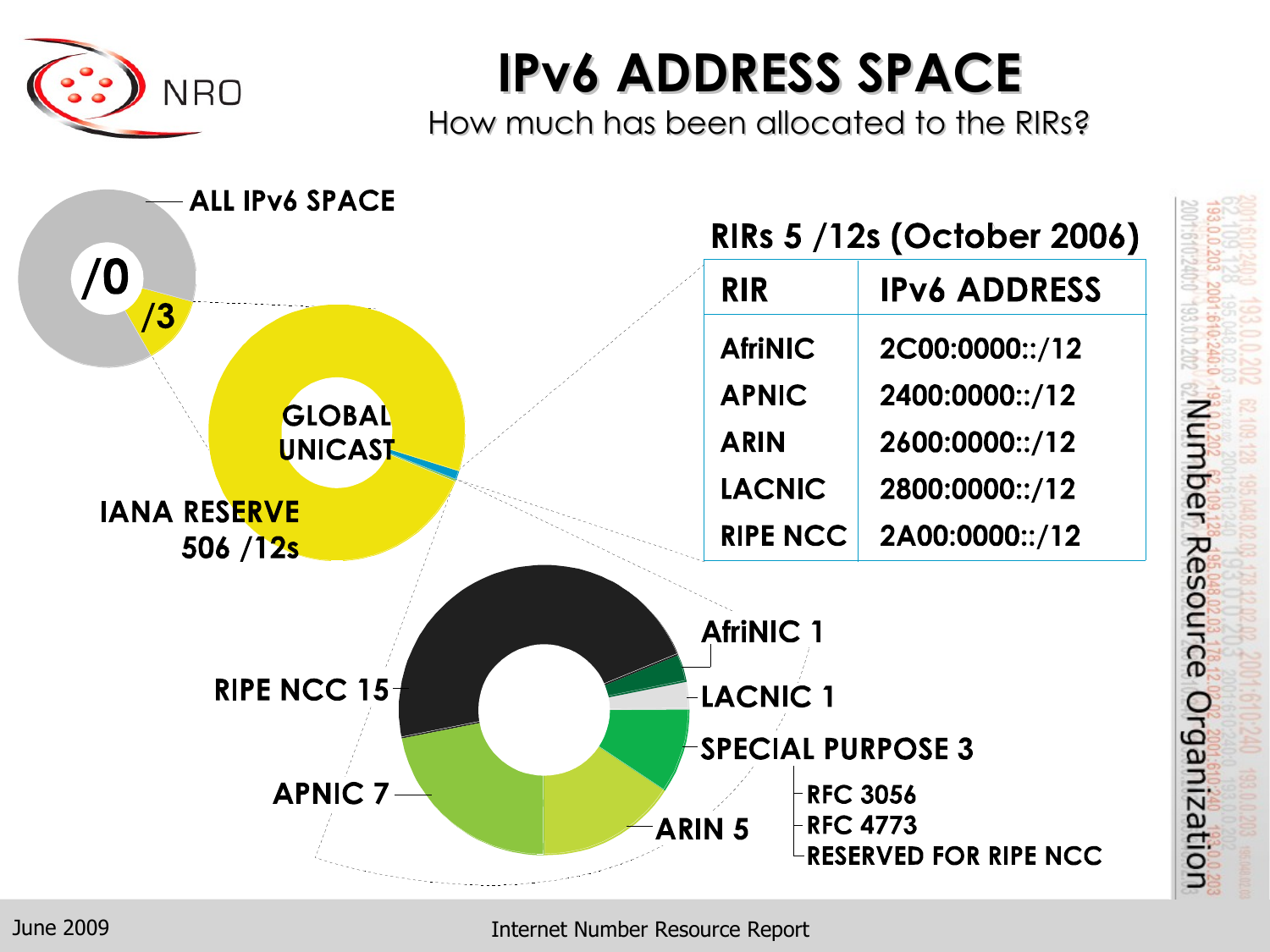

## **IPv6 Allocations RIRs to LIRs/ISPs**

How many allocations have been made by each RIR by year?

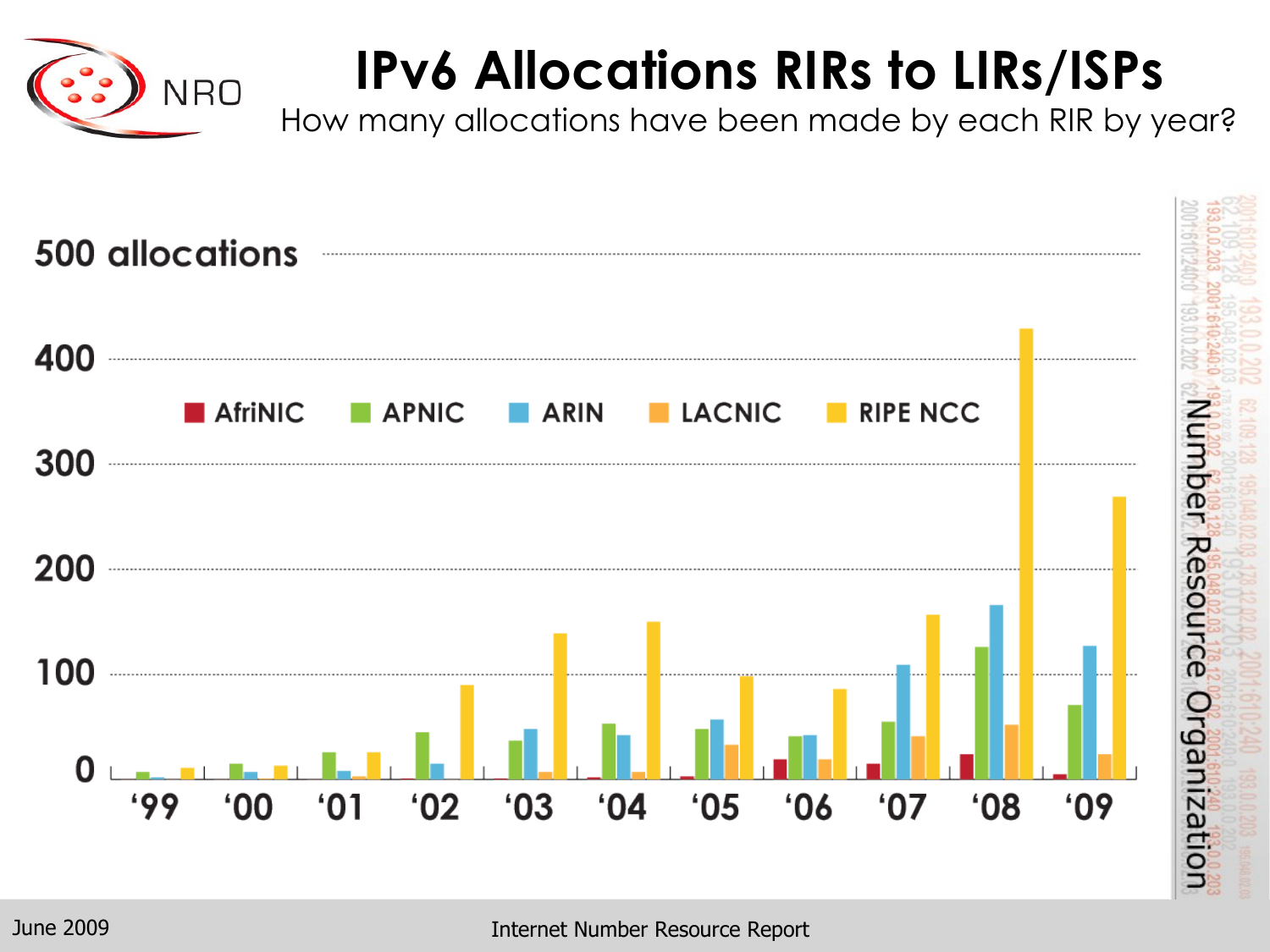

## **IPv6 ALLOCATIONS RIRs to LIRs/ISPs**

(Jan 1999 – Jun 2009)

**How many total allocations have been made by each RIR?** **In terms of /32s, how much total space has each RIR allocated?**

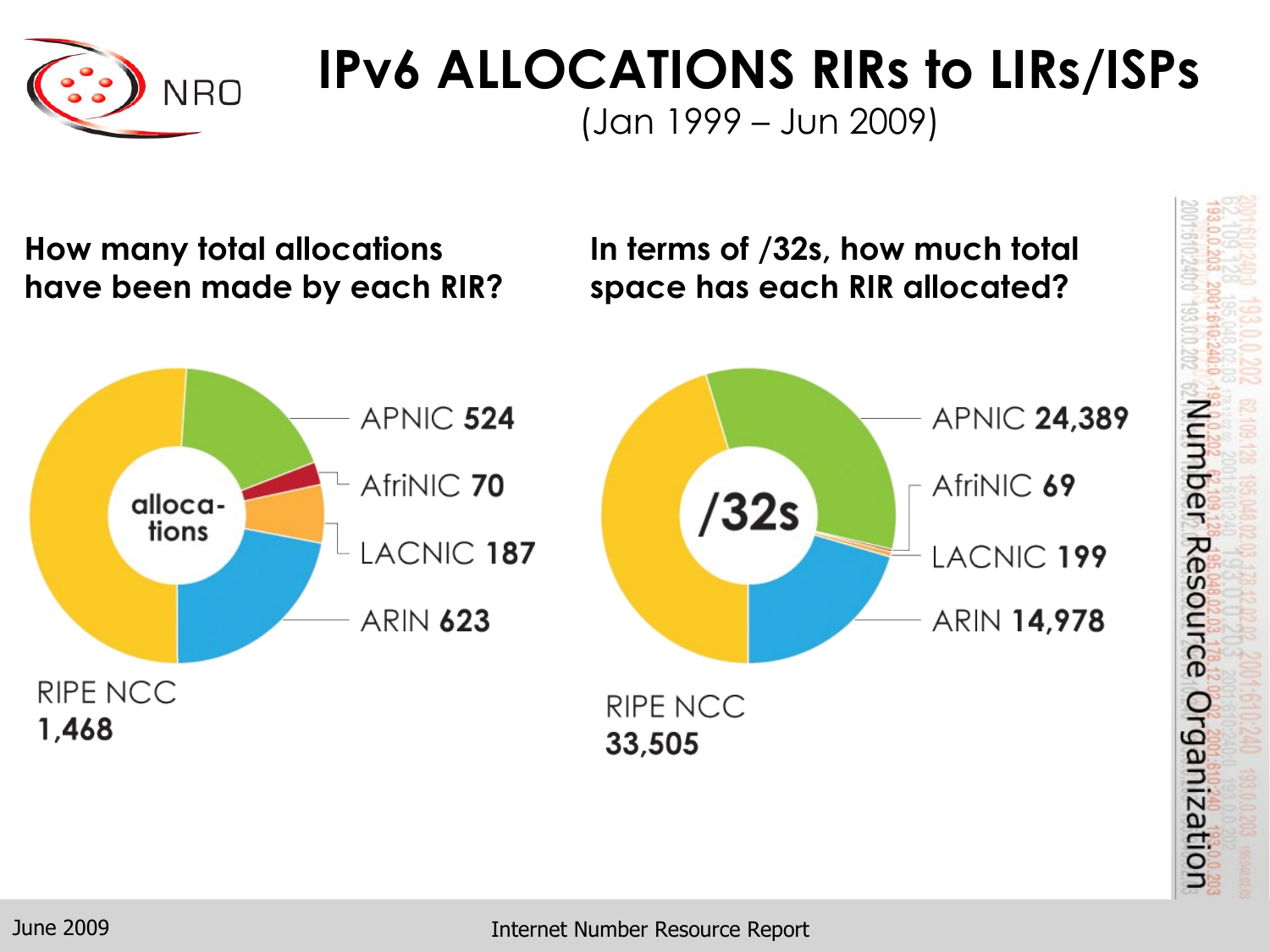

# **LINKS TO RIR STATISTICS**

• RIR Stats:

www.nro.net/statistics

• Raw Data/Historical RIR Allocations: www.aso.icann.org/stats www.iana.org/assignments/ipv4-address-space www.iana.org/assignments/as-numbers www.iana.org/assignments/ipv6-unicast-addressassignments